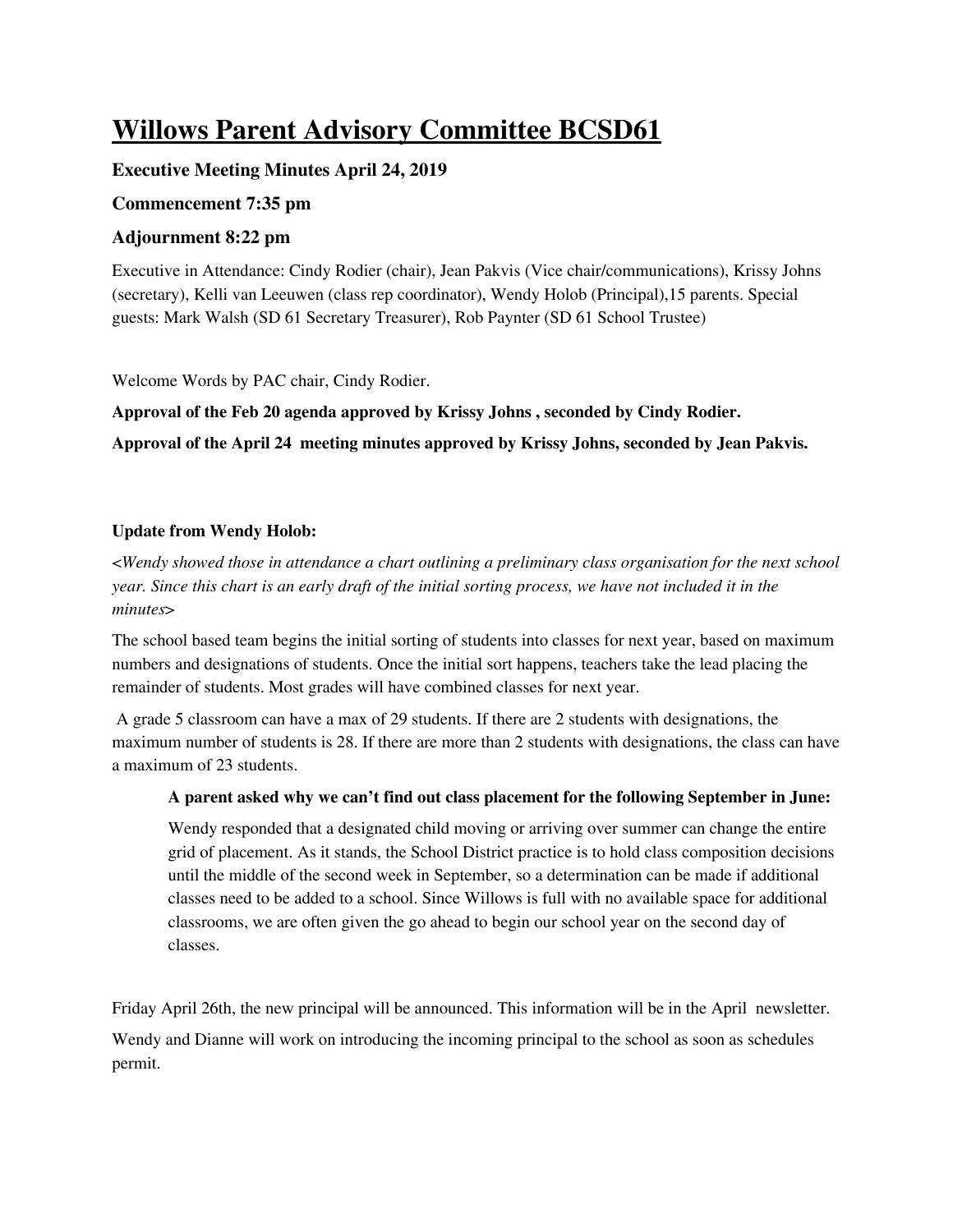#### **PAC Business:**

## **Chair report, Cindy Rodier**

#### **Discussion:**

#### PLAYGROUND ISSUES

<SD 61 Secretary Treasurer Mark Walsh answered questions surrounding ongoing issues regarding the siting of the  $4/5$  playground>

-Complaints with the playground continue - Willows pac fundraised for 6 years to have the funds to purchase the equipment and pay the school district for the installation. The school community is frustrated that a complaint from a neighbour has led to the school district spending a large amount of money to 'be a good neighbour'.

SD 61 Secretary Treasurer stated that PAC and Willows followed all proper procedures, the deficiency comes from the school district.

Cedars are being installed in the immediate future, so the playground will be behind construction fencing until this work is complete. If any further remediations are to occur, there will be consultation according to proper policy procedures. The school district is not anticipating installing any further remediations to the site.

As far as the school district is concerned, the issue is over, barring any unforeseen actions being brought forth by the aggrieved party against the school district.

Willows school community members have tried to shelter the complainant's child, who currently attends Willows, from any backlash as a result from their parent's actions.

Any future emails received by the PAC should be forwarded directly to the principal and the school district.

<Rob Paynter and Mark Walsh left the meeting>

## PLANNING FOR NEXT FUNDING OPPORTUNITY

## *< PAC will develop a survey for parents about ideas for the next major project >*

Long Term Spending -

(see list in Jan PAC minutes)

So far, risers have been purchased. PAC paid half. These were delivered and ready to go before the musical.

PAC will make an announcement about purchases made through PAC soon.

PAC could support and encourage moneys for families in need, but we would not be able to use PAC funds for monetary contributions. A parent suggested that monetary donations, possibly through pizza ordering website could be established to fund students and families in need.

It was asked if PAC could have an arm that funds the 'educational fund' for disadvantaged students.

## -PAC VACANCIES FOR SEPTEMBER:

-emergency preparations coordinator